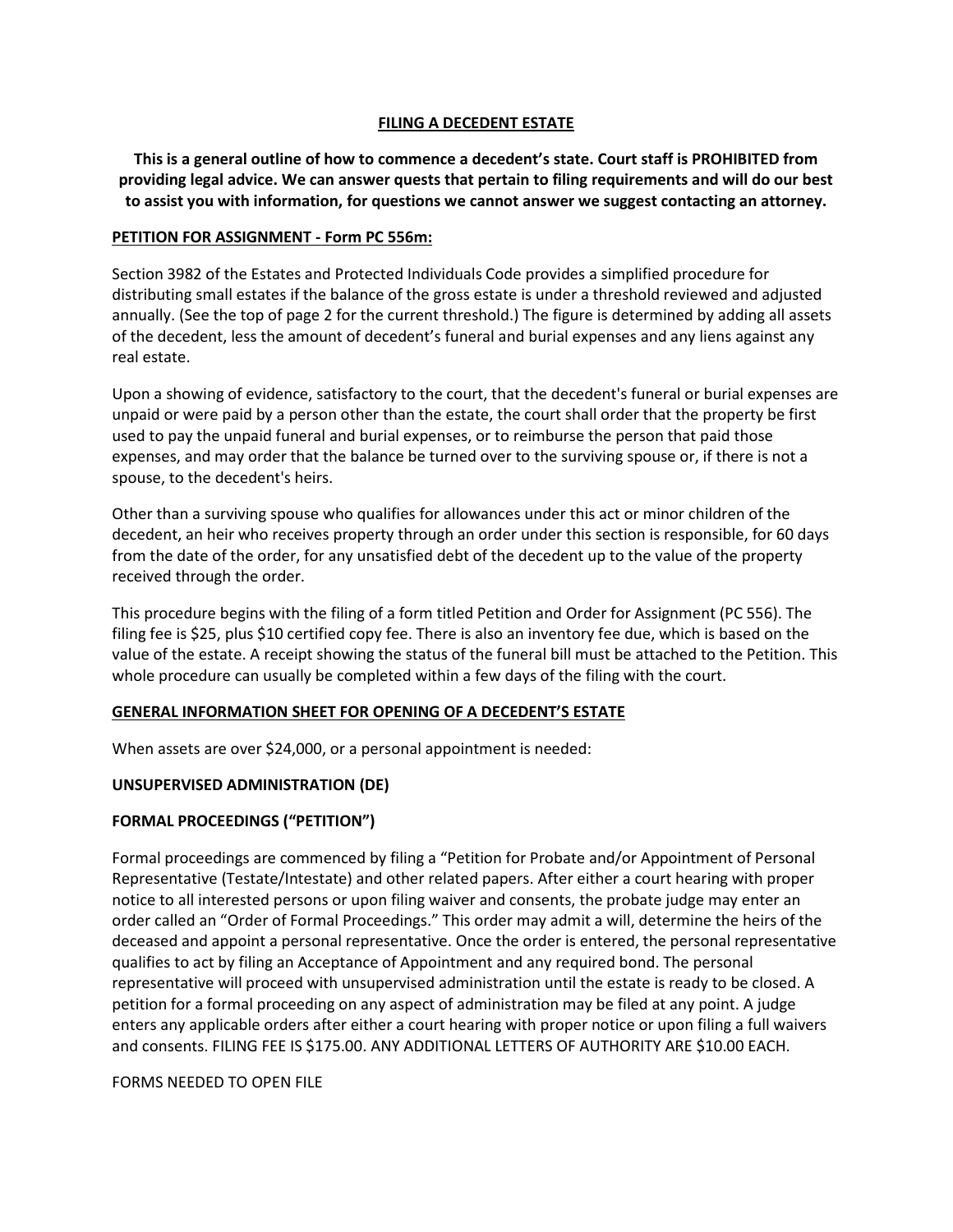- PC 558 Application
- PC 565 Testimony to Identify Heirs
- PC 566\* Supplemental Testimony
- Will (if any)
- Death Certificate
- PC 571 Acceptance of Appointment

# FORMS MAY BE NEEDED AND ARE AVAILABLE UPON REQUEST

- PC 574\*- Notice to Creditors
- PC 561\*- Waive/Consent
- PC 570\* Bond

## SUPERVISED ADMINISTRATION (DA)

Supervised administration may be requested by checking the appropriate box on the "Petition for Probate and/or Appointment of Personal Representative (Testate/Intestate)". Supervised administration may also be requested at any time during unsupervised administration. If supervised administration is granted, the personal representative (unless otherwise ordered by the court), will proceed with the same powers as a personal representative who is not supervised except that in numerous documents that must be filed with the Probate Court during supervised administration. The court must also approve any distributions by the personal representative.

\*The forms may or may not be needed depending on the facts.

# **UNSUPERVISED ADMINISTRATION (DE)**

### **INFORMAL PROCEEDINGS ("Application")**

Informal proceedings are commenced by filing an "Application for Informal Probate and/or Appointment of Personal Representative (Testate/Intestate)" and other related papers. The Application is for the Probate Register to admit the will, if any, to probate and/or appoint a personal representative. If the Application is granted, the Register will sign a form called "Register's Statement" admitting the will and/or appointing a personal representative. [Note that a will informally admitted to probate may be challenged at any time in a formal testacy proceeding.] An appointed personal representative becomes qualified to act by filing an Acceptance of Appointment and any required bond. The personal representative will proceed with unsupervised administration until the state is closed (unless the judge orders that the estate become "supervised" following a Petition requesting supervised administration).

### FORMS NEEDED TO OPEN FILE

- PC 558 Application
- PC 565 Testimony to Identify Heirs
- PC 566\* Supplemental Testimony